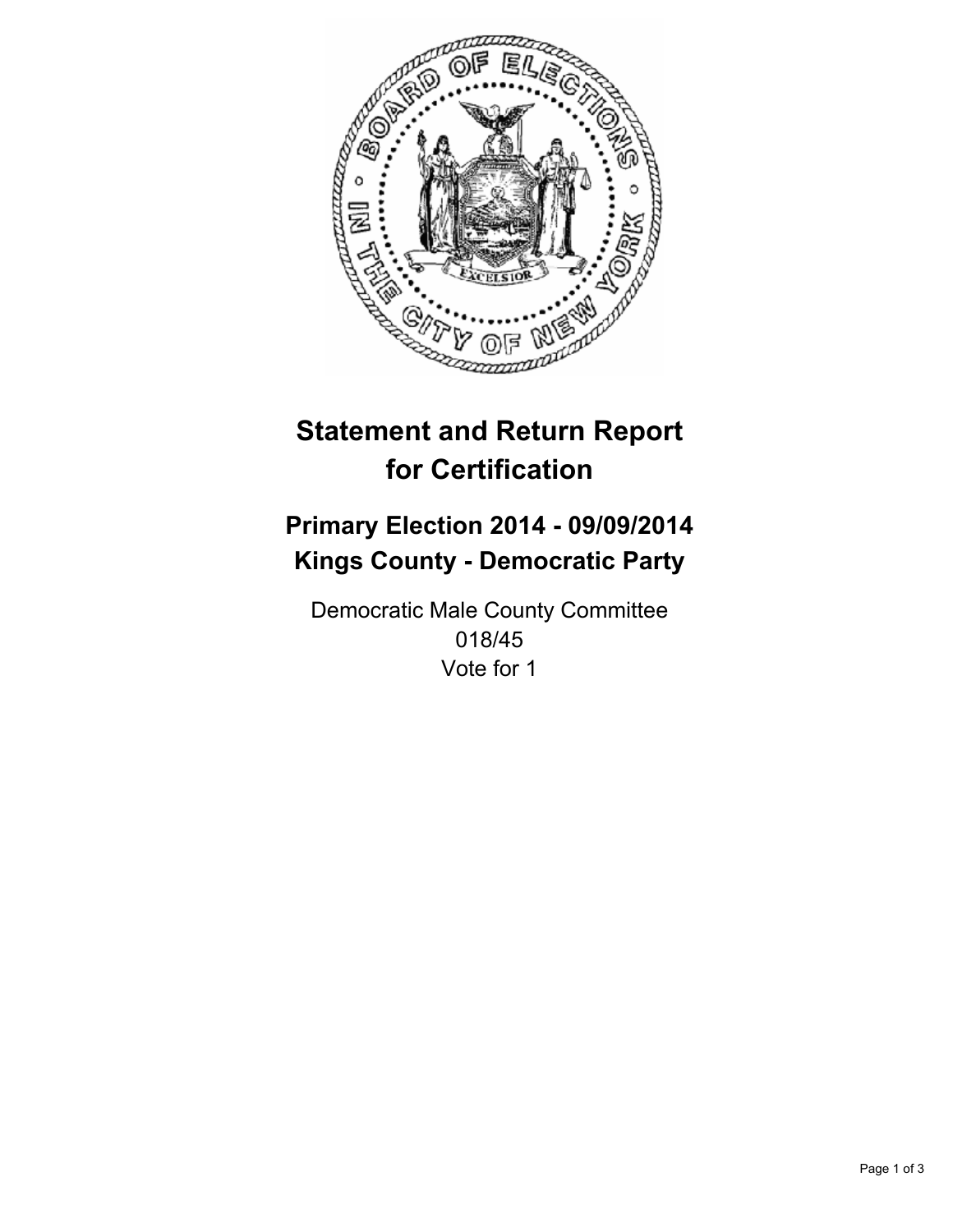

### **Assembly District 45**

| <b>PUBLIC COUNTER</b>                                    |              |
|----------------------------------------------------------|--------------|
| <b>EMERGENCY</b>                                         | 0            |
| ABSENTEE/MILITARY                                        |              |
| <b>FEDERAL</b>                                           | 0            |
| <b>SPECIAL PRESIDENTIAL</b>                              | 0            |
| <b>AFFIDAVIT</b>                                         | 0            |
| <b>Total Ballots</b>                                     | $\mathbf{2}$ |
| Less - Inapplicable Federal/Special Presidential Ballots | 0            |
| <b>Total Applicable Ballots</b>                          | $\mathbf{2}$ |
| <b>GRIGORIY GEYKHMAN</b>                                 | 0            |
| <b>CHRISTOPHER GRIEF</b>                                 |              |
| <b>Total Votes</b>                                       |              |
| Unrecorded                                               |              |